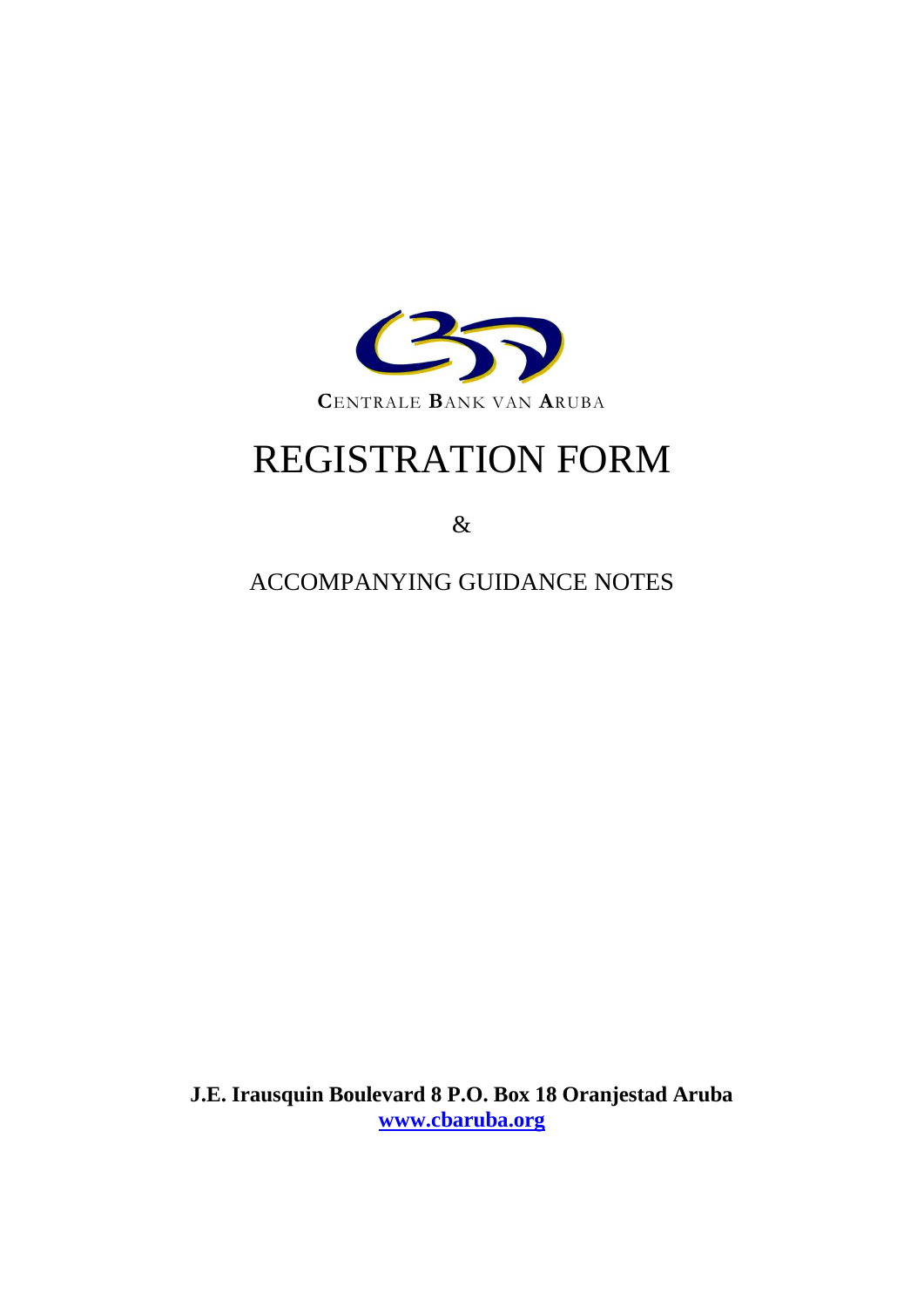#### **INTRODUCTION**

On June 1, 2011 the State Ordinance for the Prevention and Combating of Money Laundering and Terrorist Financing (*Landsverordening voorkoming en bestrijding witwassen en terrorismefinanciering*, AB 2011, no. 28) (AML/CFT State Ordinance) entered into force and thereby replaces the State Ordinance on the Identification when Providing Services (AB 1995 no. 86) and the State Ordinance on the Reporting obligation of Unusual Transactions (AB 1996 no. 85).

#### **AML/CFT STATE ORDINANCE**

The AML/CFT State Ordinance contains, inter alia, customer due diligence, reporting and record keeping requirements, directed at financial service providers, and non-financial service providers. Please refer to the tables below where mentioned terms are explained in more detail.

#### **REGISTRATION OBLIGATION**

Pursuant to article 50, first paragraph, of the AML/CFT State Ordinance, designated non-financial services providers, which conduct activities as described in articles 1, first paragraph, and 6, second paragraph, subsections b through f, respectively, must register with the CBA via the Registration Form provided by the CBA.

| 1.               | A natural person, legal person, corporation or partnership that acts as a lawyer,   |
|------------------|-------------------------------------------------------------------------------------|
|                  | civil notary, tax advisor or in the exercise of a similar legal profession or       |
|                  | company.                                                                            |
| 2.               | A natural person, legal person, corporation or partnership that acts as an external |
|                  | registered accountant, an external accountant-administration consultant or a        |
|                  | similar profession.                                                                 |
| 3.               | A natural person, legal person or corporation which on a commercial or              |
|                  | professional basis trades on or acts as an intermediary in the purchase and sale of |
|                  | immobile objects, vehicles, ships, aircraft, objects of arts, antiquities, and the  |
|                  | rights to which these objects can be subjected.                                     |
| $\overline{4}$ . | A natural person, legal person, or corporation which trades in precious metals,     |
|                  | precious stones and jewels on a commercial or professional basis.                   |
| 5.               | A casino as meant in Article 1, first section, of the State Ordinance Games of      |
|                  | Hazard (AB 1990 No. GT 44), as well as an internet casino.                          |

#### **Table A: Designated non-financial service provider:**

#### **NOT APPLICABLE TO SERVICE PROVIDERS ALREADY REGULATED BY THE CBA**

Please note that institutions that are already regulated by the CBA pursuant to the State Ordinance on the Supervision of the Credit System (AB 1998 no. 16) (SOSCS), State Ordinance on the Supervision of Insurance Business (AB 2000 no. 82) (SOSIB), State Ordinance on the Supervision of Money Transfer Companies (AB 2003 no. 60) (SOSMTC) or State Ordinance on the Supervision of Trust Service Providers (AB 2009 no. 13) (SOSTSP), **are not required** to register with the CBA.

#### **CONTINUING OBLIGATION TO REPORT CHANGES**

Pursuant to article 50, fourth paragraph, of the AML/CFT State Ordinance, the CBA is to be informed on an on-going basis of any changes to information previously submitted on the Registration Form. This obligation lies with the management of each service provider.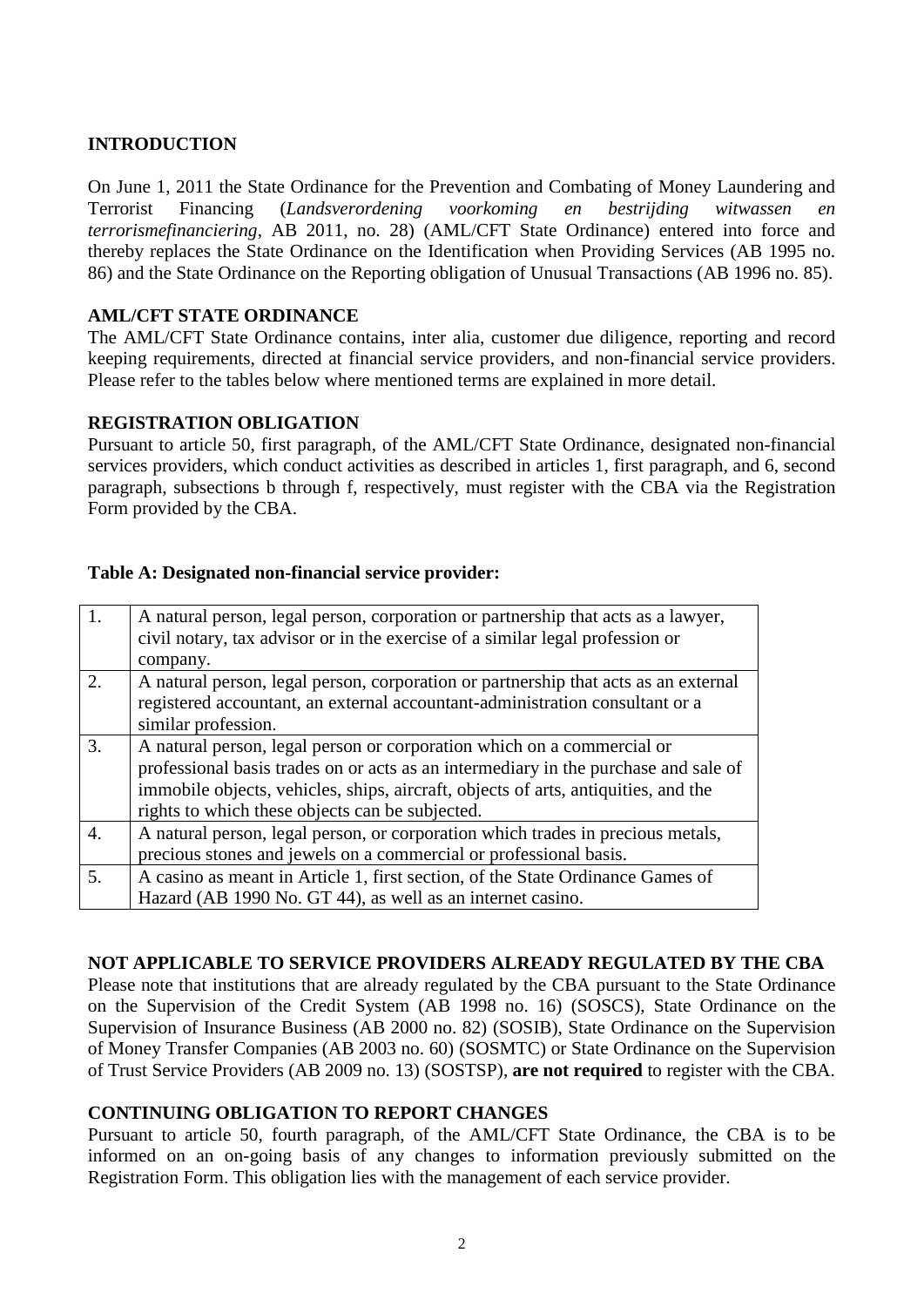#### **COMMUNICATION WITH THE SERVICE PROVIDER**

The CBA will communicate with the contact person mentioned on this Registration Form.

#### **GENERAL POINTS**

Incomplete Registration Forms will be returned to the service provider concerned.

All questions contained in the Registration Form must be answered. All responses should be typed or written in black or blue ink.

After completing the Registration Form, please submit to the CBA, by registered mail, by fax (525- 2101) or e-mail [\(integrityregistration@cbaruba.org\)](mailto:integrityregistration@cbaruba.org).

If you have any further questions concerning the completion of this form, you can contact the Integrity Supervision Department of the CBA.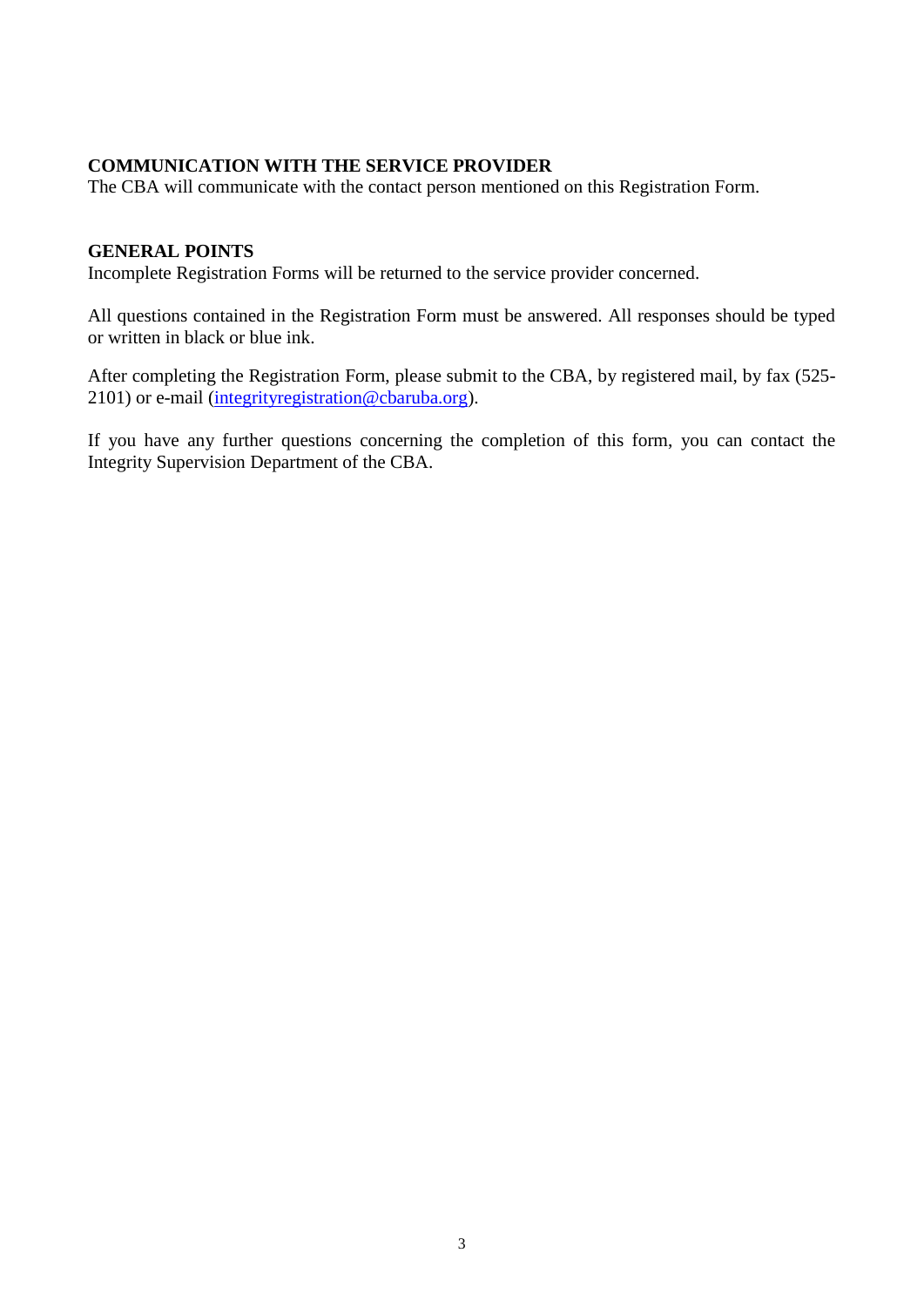

# **REGISTRATION FORM**

### **All questions must be answered.**

## **Please refer to the Guidance Notes to aid completion of this Registration Form.**

All responses should be typed or written in **black or blue ink**.

Any attachments should be clearly referenced to the relevant question(s) and signed by the service provider completing the Registration Form, as confirmation that they are complete and accurate.

> **J.E. Irausquin Boulevard 8 P.O. Box 18 Oranjestad Aruba [www.cbaruba.org](http://www.cbaruba.org/)**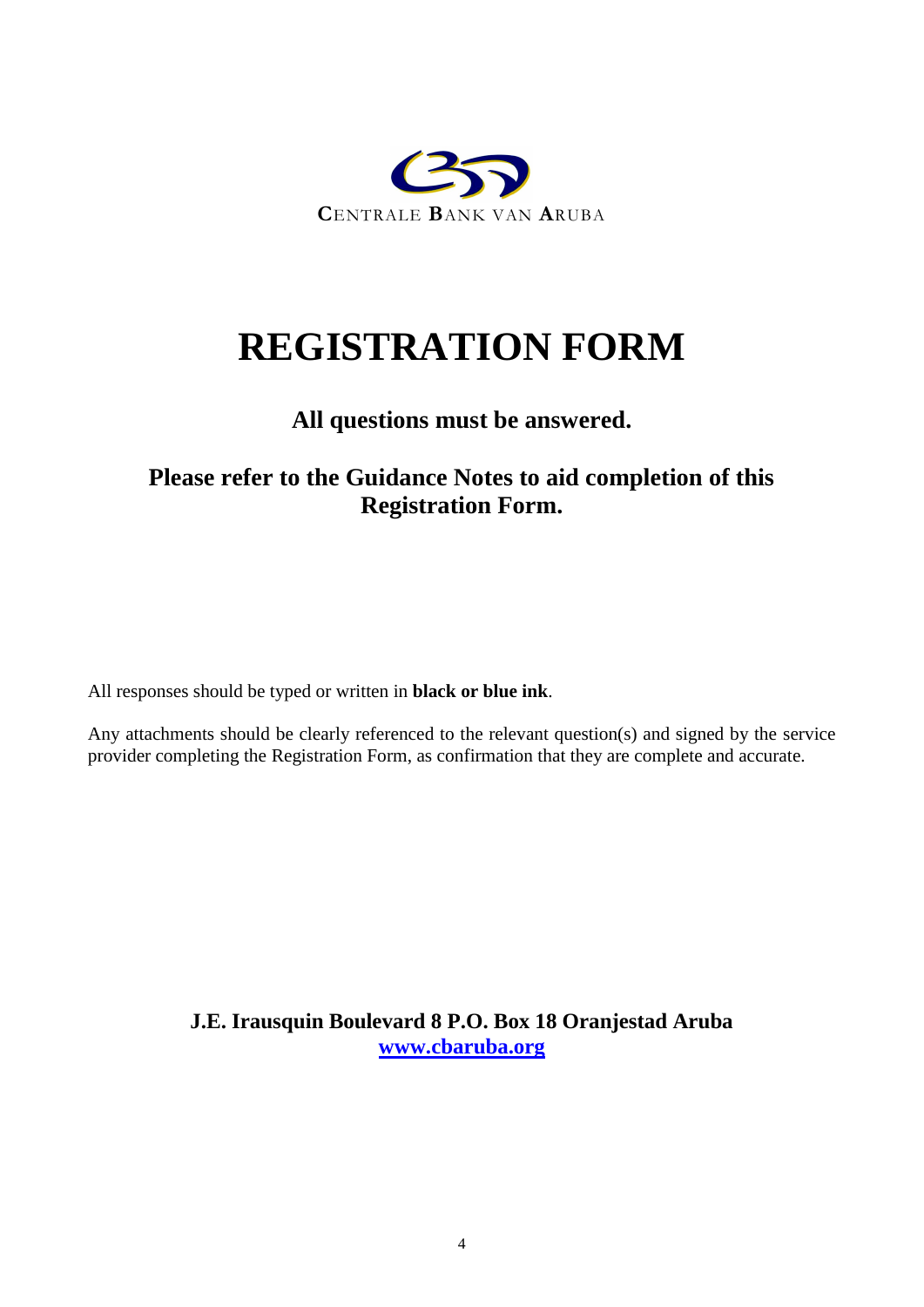

**C**ENTRALE **B**ANK VAN **A**RUBA

- **1. Name of the Service Provider:**
- **2. Address of the Service Provider:**
- **3. Telephone and facsimile number of the Service Provider:**
- **4. E-mail address of the Service Provider:**
- **5. Registration number at the Chamber of Commerce of the Service Provider:**

6. **Name and address of the persons who manage the Service Provider, and decide on its policy:**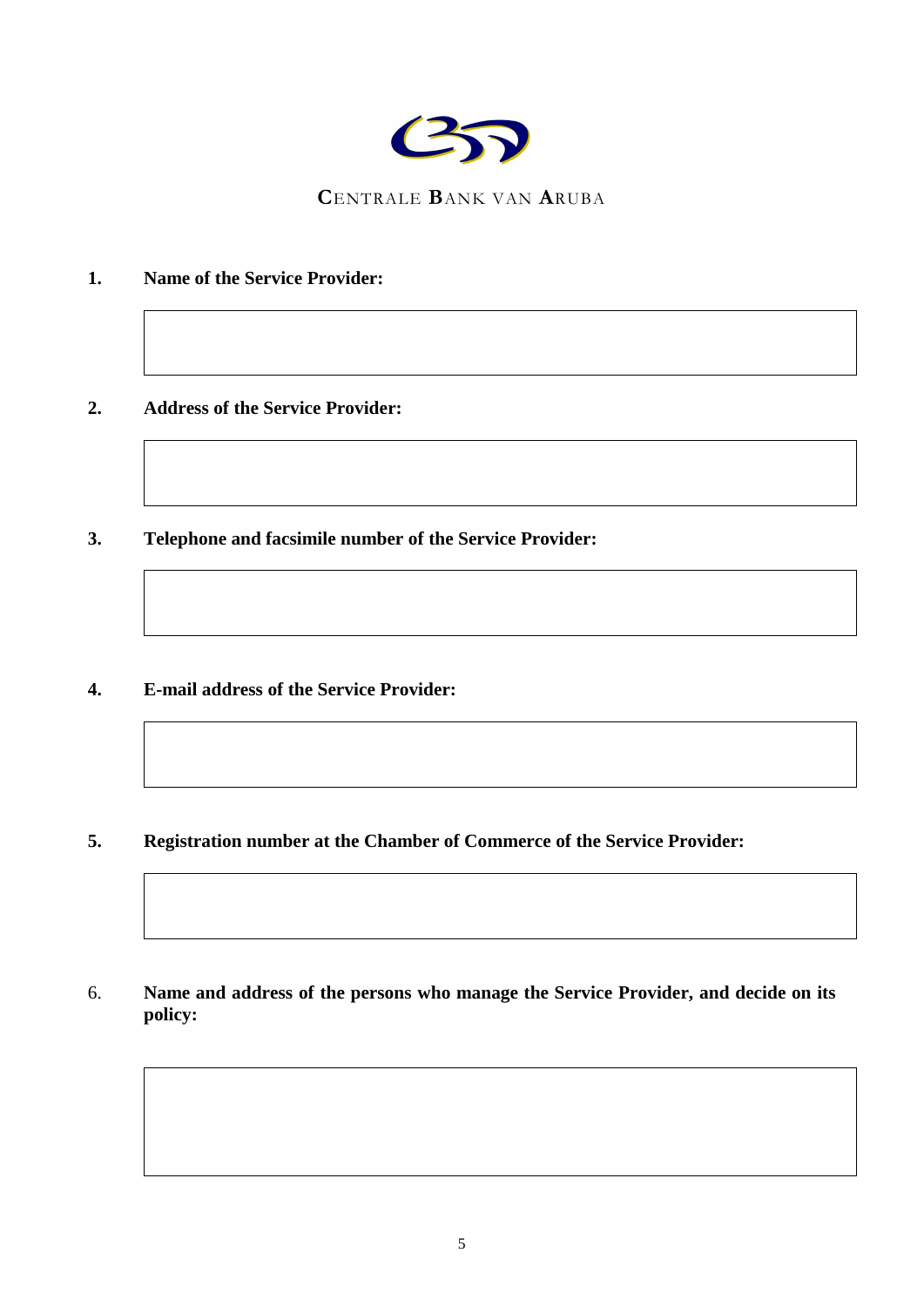**7. Name, telephone number, e-mail address and mobile number of the contact person within the Service Provider:**

#### **8. If you are a Designated Non-financial Service Provider as mentioned under Table A, please mark which services you provide in the table hereunder.**

#### **Table A**

|                | Designated non-financial service provider:                                                                                           |  |
|----------------|--------------------------------------------------------------------------------------------------------------------------------------|--|
| 1.1            | A natural person, legal person, corporation or partnership that<br>acts as a civil notary.                                           |  |
| 1.2            | A natural person, legal person, corporation or partnership that<br>acts as a lawyer or in the exercise of a similar legal profession |  |
|                | or company.                                                                                                                          |  |
| 1.3            | A natural person, legal person, corporation or partnership that<br>acts as a tax advisor.                                            |  |
| 2              | A natural person, legal person, corporation or partnership that                                                                      |  |
|                | acts as an external registered accountant, an external                                                                               |  |
|                | accountant-administration consultant or a similar profession.                                                                        |  |
| 3.1            | A natural person, legal person or corporation which on a                                                                             |  |
|                | commercial or professional basis trades on or acts as an                                                                             |  |
|                | intermediary in the purchase and sale of <b>immobile objects and</b>                                                                 |  |
|                | the rights to which these objects can be subjected.                                                                                  |  |
| 3.2            | A natural person, legal person or corporation which on a                                                                             |  |
|                | commercial or professional basis trades on or acts as an                                                                             |  |
|                | intermediary in the purchase and sale of vehicles, ships,                                                                            |  |
|                | aircraft, and the rights to which these objects can be                                                                               |  |
|                | subjected.                                                                                                                           |  |
| 3.3            | A natural person, legal person or corporation which on a                                                                             |  |
|                | commercial or professional basis trades on or acts as an                                                                             |  |
|                | intermediary in the purchase and sale of objects of arts,                                                                            |  |
|                | antiquities, and the rights to which these objects can be                                                                            |  |
|                | subjected.                                                                                                                           |  |
| $\overline{4}$ | A natural person, legal person, or corporation which trades in                                                                       |  |
|                | precious metals, precious stones and jewels on a commercial                                                                          |  |
|                | or professional basis.                                                                                                               |  |
| 5              | A casino as meant in Article 1, first section, of the State                                                                          |  |
|                | Ordinance Games of Hazard (AB 1990 No. GT 44), as well as                                                                            |  |
|                | an internet casino.                                                                                                                  |  |